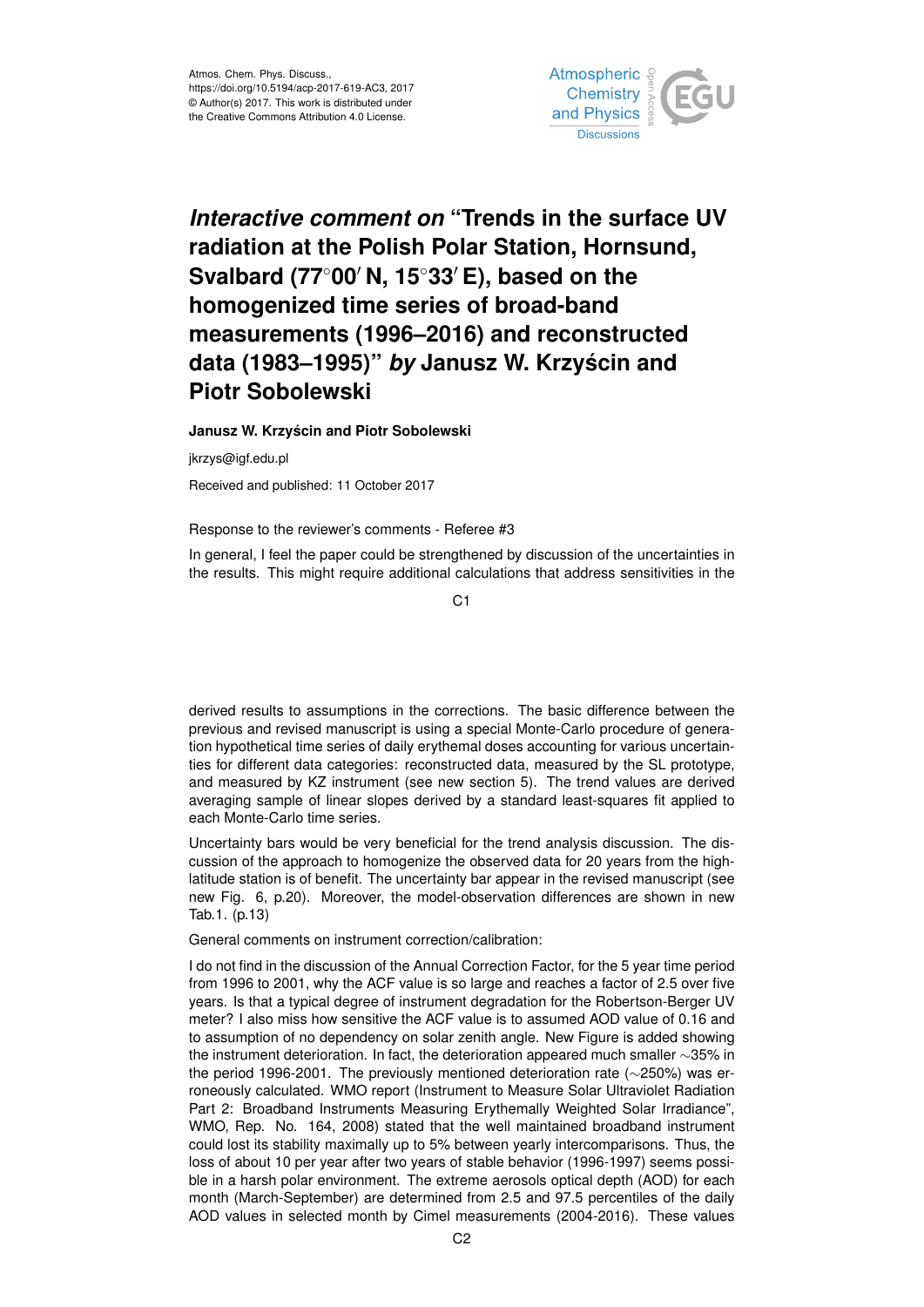are used in radiative model simulations to calculate the daily dose uncertainty due to unknown AOD in period prior Cimel measurements. Uncertainty (∼7%) of the annual correction factor ACF for the period 1996-2007 is found. See Figure 4. p.18.

Additionally, please clarify what is the time period over which an assumed AOD of 0.16 is assumed: is it 1996-2001 (p.3, l.30) or 2004-2014 (p.4, l.16). In the revised manuscript we explain that ". . . for the 1996-2001 calibration, we select AOD value representing the mean AOD value found for the period 2004-2016" p.3., l 30. We used this value also if there were no observations of AOD because of bad weather. "daily observed aerosol optical depth (AOD) at 340 nm by the collocated Cimel sunphotometer or AOD equal to 0.16, i.e., equal to long-term (2004-2016) monthly means of AOD at 340 nm, for days without CIMEL measurements " p.5, l. 9-10.

I think more discussion of this result and the implication of the degree to which the trend analysis of the long-term record will be subsequently affected by derived ACF factor is required because there is an obvious knee-bone" around 2006 in the erythemal dosage time series in Figures 4 and 5b. A sensitivity analysis to incremental changes in assumed AOD could be performed at the very least to provide some uncertainty around the ACF value. also I do not find if (and how) uncertainty in the ACF is propagated into the coefficients derived from the linear regression analysis. As we mention before, the trend are calculated using a novel trend method accounting for data uncertainties depending on data collection periods: 1983-1995 for reconstructed data, 1996-2001 for the SL prototype, 2002-2004 for the reconstructed data, and since 2005 up to the end of data for KZ data.

An empirical factor, a function of sunshine duration, is applied to account for clouds. Clouds, due to their temporal and spatial variability, and changing optical properties as a function of low (predominantly water) and high (predominantly ice) altitude will be difficult to proxy model well. Previous paper shows that the combined cloud effects on UV could be parameterized using proxies and solar duration appeared one of possible proxies (see introduction to section 4).

C3

I cannot understand how the sunshine duration, as a proxy of clouds, is found to be highly statistically significant (our response: it means that there is strong linear dependence between the proxy and UV radiation, i.e. long sunshine duration corresponds to higher doses and zero/short duration means small UV doses), when this approach is found to explain only 45% of the cloud modification? (our response: it means that other factors are also important i.e., cloud transparency, period of the day with cloudless condition as noon conditions are decisive for the dose value)

What was the criteria that was used to select sun duration as the best regressor for clouds? We add paragraph (introduction to section 4. Data Reconstruction) providing some details of previous papers focusing on UV modeling. The sun duration was among the regressors used to explain UV variability. There were better set of the regressors (global solar radiation, diffusive component of solar radiation, etc. ) but only sunshine duration was available at Hornsund. Of course, it provide a large uncertainty of the reconstructed doses but the trends were calculated taking into the data uncertainty.

The correlation coefficient of greater than 0.9 is reported when regressing modeled and measured erythemal doses (Fig 3). I do not find the sigma (uncertainty in the regression best fit line) reported. We add following statement: "Slope by an ordinary least squares least-squares fit is  $0.99 \pm 0.02$  (1 $\sigma$ ), i.e., it also supports a perfect correspondence between measured and modeled daily doses", P.5, 28-30.

What uncertainty is assumed/applied for the observed daily erythemal dose in the regression? While standard linear regression does not allow for uncertainties in the regressor, a somewhat related approach called Orthogonal distance regression (ODR) does. I find that clarification and additional discussion about the uncertainty in the proxy model regression to derive the cloud modification factor is required. An assessment of the propagation of this uncertainty into trend analysis would be helpful. Perhaps an ODR approach could contribute to an improved understanding of the sensitivity in the derived scaling coefficients to uncertainties in the modeled erythemal dose. In